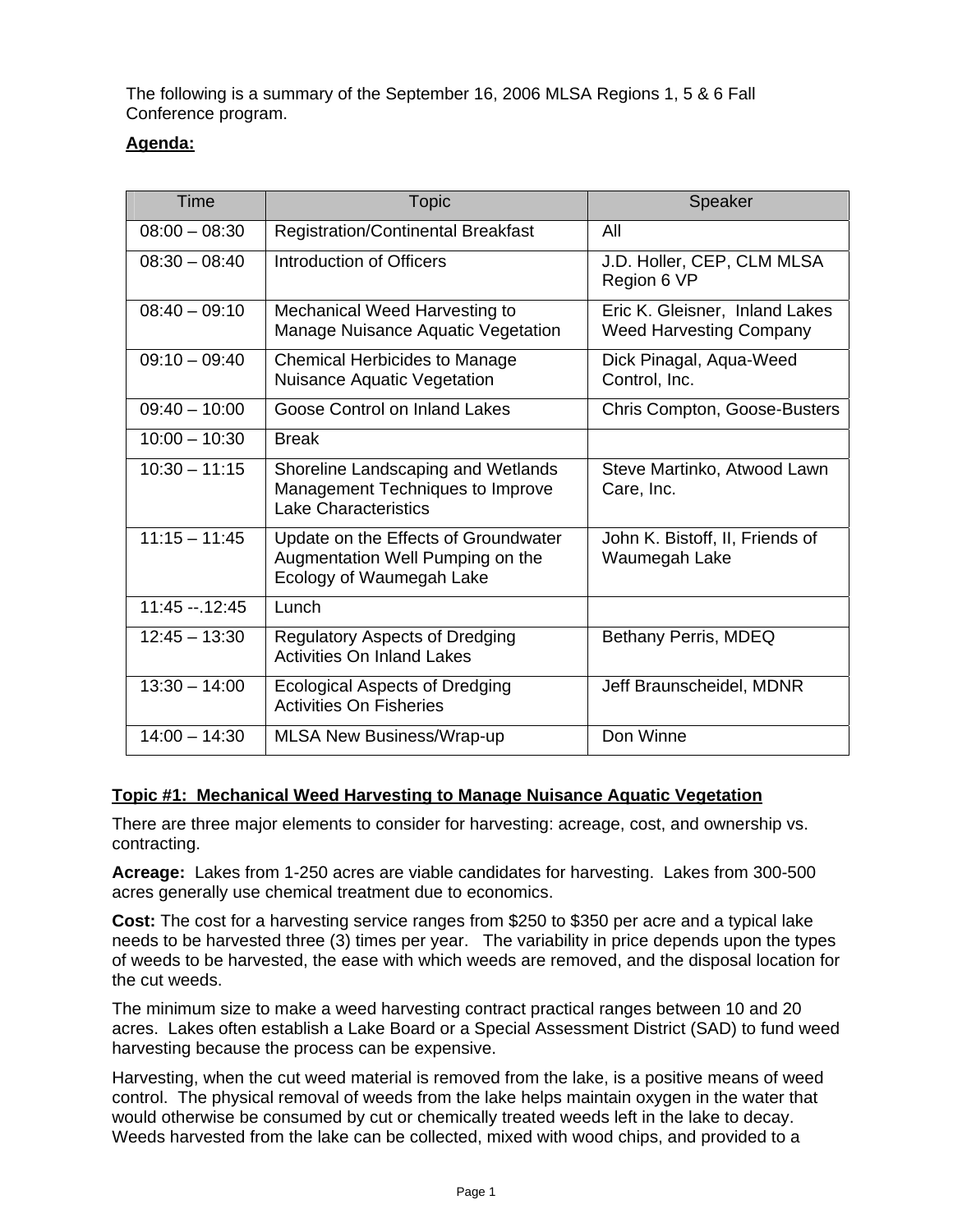landscaping company to use for beneficial purposes. One successful weed control strategy has been to combine selective chemical treatments with a harvesting program. If chemical treatment and weed harvesting are timed correctly, vegetation can absorb the herbicide, killing the root system, and weed harvesting, done while the plant is still upright, then removes the damaging biomass and minimizes oxygen depletion in the water.

On the average, approximately 97% of the weeds harvested from a lake are successfully collected and removed. The plant debris that misses collection generally does not create a problem through plant fragments re-rooting. If the lake is a motor boat lake, there will be far more weed fragments floating in the lake from normal boat action than from the weed harvesting.

**Ownership:** Equipment ownership is an economic decision for the lake community given that weed cutters can cost \$150,000.00 or more. A strategy for weed harvesting could involve combining ownership and contracting… i.e., an outside company could be brought in to do one or two harvests and this would be augmented through continuous Association provided cutting services using Association owned equipment.

#### Topic #2: Chemical Herbicides to Manage Nuisance Aquatic Vegetation

The four nuisance weeds generally removed through chemical treatments are Eurasian Watermilfoil, Duckweed, Curly-leaf pondweed, and Algae. It is not permissible to apply contact herbicides in water that is deeper than 5 feet deep. Lilly pads and cattails can only be removed from a 40 by 40 foot section to support boating activity in front of a riparian property. For algae, the applicator is only allowed to treat in a strip close to the shoreline. After the treatment, it is not uncommon for untreated algae to blow in towards the shoreline thereby nullifying the prior algae treatment. As such, it is a better option for the lake to seek out the nutrient source and correct the problem rather than continually applying chemicals to treat the resultant algae bloom.

Significantly more Chara and Chara-like algae plants are now found in lakes. Chara looks like a long filamentous plant; however, it is really a colony of algae. A plant called "Starry Stonewort" (it looks like a big Brillo-like clump of plants) is algae similar to Chara. It is also heavily present in lakes. It, like Chara, is very difficult to control-both chemically and with harvesting. Hydrilla is a nuisance plant that is very difficult to control. Hydrilla has now been found 60 miles from the Michigan border in Indiana. It's just a matter of time before we find it in Michigan.

The cost for a permit to apply chemicals to control lake weeds ranges between \$75.00 and \$1500.00 annually. The permit generally includes a request to apply the maximum number of chemicals that may be needed at their maximum application rates to allow for lake-specific conditions that may arise and to avoid the need to apply for multiple permits. Permit applications should be submitted to the DEQ by no later than February of the year treatment is needed. Last year, the DEQ approved 1900 permits for herbicide treatments in Michigan's inland lakes.

The direction in the weed control industry is to use a combination approach where harvesting is the primary method of control and chemicals are applied in the shallow areas and where harvesting is not practical/cannot be done. This strategy is emerging due to the broad impact that some of the herbicides have on lake ecology. The DEQ direction is to allow for chemical treatment of the exotics and to encourage the use of harvesting to control native aquatic vegetation. The DEQ stresses that herbicide treatments should have no or minimal impact on native species in the lake. As such, it is important to perform a weed identification survey to inventory the plant population in the lake prior to initiating a plant control program.

SONAR (fluridone), a chemical sometimes used to treat for Eurasian Watermilfoil, may not effectively control the exotic plant because the plant is becoming resistant to this herbicide. Furthermore, in accordance with Michigan law, this herbicide can only be applied once every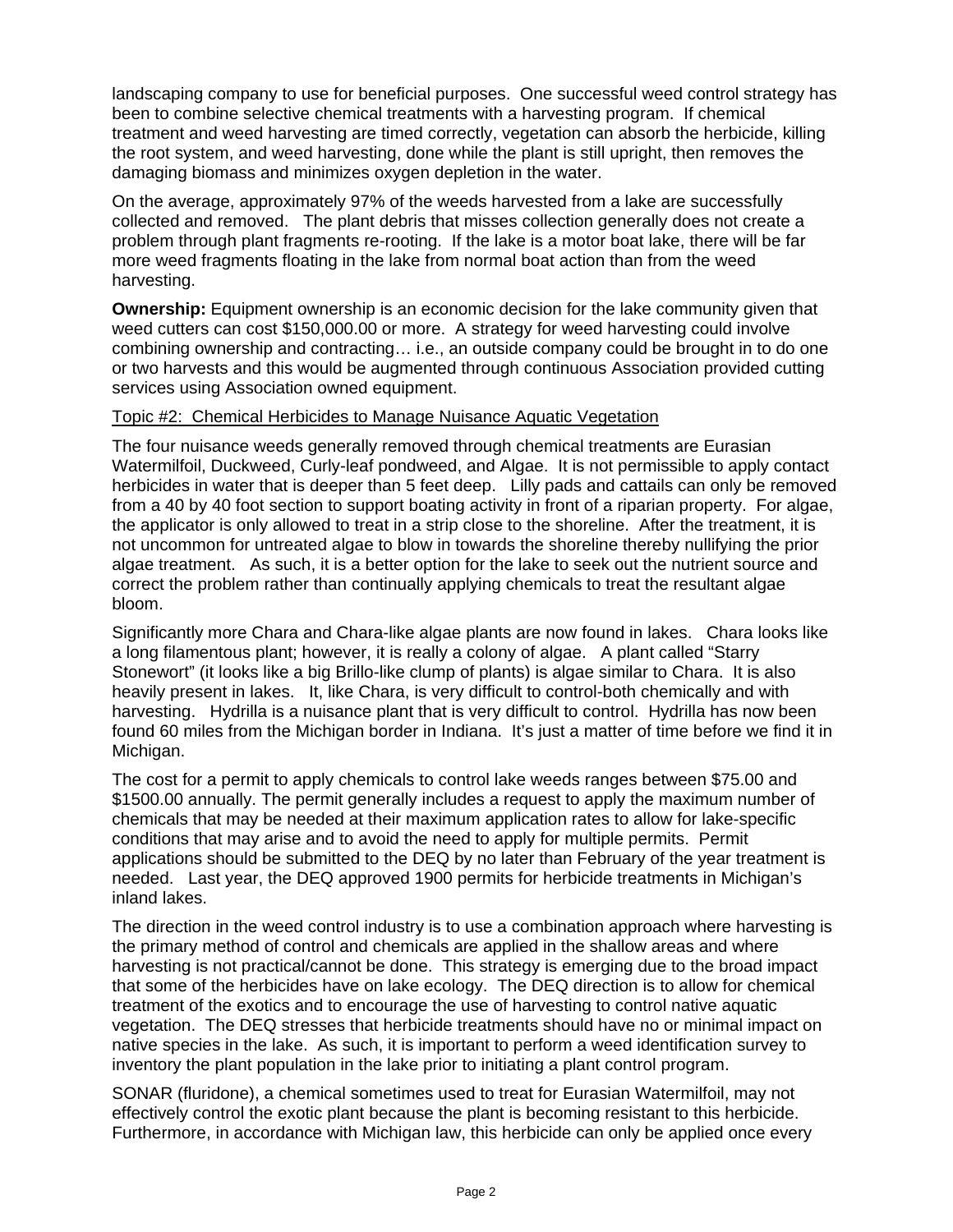three years at a rate of 6 parts per billion in the upper 10 feet of the water column. The department may amend a permit to authorize an additional treatment 14 to 21 days following initial treatment, if the average fluridone concentration of all surface samples taken 13 to 15 days after treatment is less than 5 parts per billion. There is question whether or not the chemical provides effective treatment at such low levels. Michigan's allowable application rate for fluridone is much more stringent than the federally allowable limit.

### **Topic #3: Goose Control on Inland Lakes**

An adult goose produces about 7 lbs of fecal matter in one day.

Geese molt in June as their hormones change. At that time, the geese cannot fly. There is a 3 week window during that time period at which time the geese can be rounded up from the area and removed.

A DNR permit is required to capture geese, to destroy goose nests, and to remove eggs from the nests.

The cost for "Goose-Busters" to remove aggressive geese is \$75 per adult goose, \$20 per nest and \$5-10 per baby.

Round up fees are: 1-25 - \$300, 26-50 - \$450, 51-75 is \$600 and \$150 for each additional 25. For this service, lake residents need to participate in the round-up by herding geese into a fenced area for the contactor to remove them.

"Goose-Busters" works with the DNR to relocate the captured geese. The DNR either takes the geese up to northern Michigan or to other states without an excessive goose population. In theory, the geese are expected to return to the area where they molted and where they have food and habitat. Experience has shown that, once removed, not all of the geese do return and the goose population on the lake is reduced.

#### **Topic #4: Shoreline Landscaping and Wetlands Management Techniques to Improve Lake Characteristics**

When looking for plants to place close to the water, look for native varieties with a good strong root system. Avoid plants with stolons (stolons, or runners, are not roots but are above ground horizontal stems) that have a shallow root system and spread horizontally across the area sprouting new plants every so often. An example of a plant with stolons is Buffalo Grass. This type of plant is very aggressive and tends to require constant control.

Oaks, Maples, and River Birch are good trees to use by a lake. Another recommended tree for lake-side landscaping is the Valley Forge Elm Tree. It is 99% resistant to Dutch Elm disease and it s a good choice for planting near water. A 6 foot tree can be purchased on the Internet for \$80.00 and it can be delivered by UPS. The tree grows 3-5 feet / year and has a good canopy. Turf Type Tall Fescue is a good plant choice for a slope; however, it should not be cut.

A good resource for plants that can be used in shoreline landscaping is http://wildtypeplants.com.

Most commercial companies now use low to no phosphorus fertilizers for lawn care. There is no need for phosphorus in grass fertilizers. Grass only needs phosphorus to germinate (not to grow). Fertilizer with slow release nitrogen is best. This fertilizer is recognized by its yellowish color. If the fertilizer is white, the nitrogen in the fertilizer is typically the quick release type. The nutrients in fertilizer used around a lake or water well should be 30-0-10 and 50% of the nitrogen should be of the slow release type. The best nitrogen application is around 4.5 lbs per 1000 square feet.

Lake front lawns should be well watered. When a lawn gets hard, it does not absorb rain water and any surface contaminants easily wash from the yard into the lake during a rain event. A spongy soil retards surface runoff. If your lawn feels "hard" when walking across it, then you do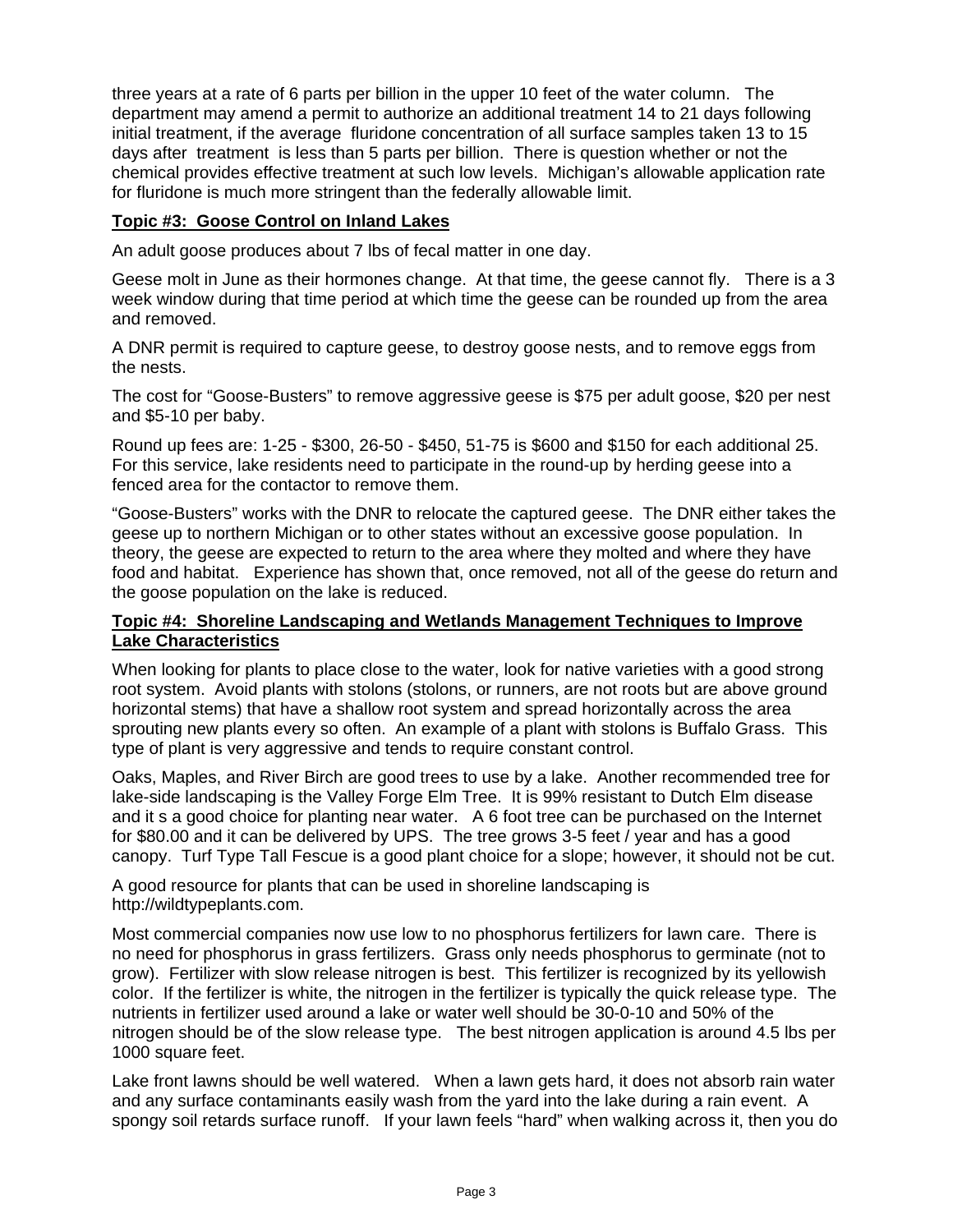not have a sufficient bio-filter in the lawn to stop containments or fertilizers from running off your lawn into the lake.

Riparian owners should maintain a green belt10 to 30 feet from the edge of the water and apply no chemicals to this area. Professional lawn care specialists must maintain a buffer of 20 feet from the waters edge. Homeowners should also adhere to this buffer when they treat lakefront lawns. Whenever possible, homeowners should spot treat small problem patches rather than fertilizing the entire yard if the entire yard does not need care. Typically the most common reason to treat a lawn is for crabgrass and a tall thick lawn with sufficient bio-filter will prevent this problem from being noticeable.

For mowing, it is best to keep the grass 3 inches high in the spring and fall and 3 ½ inches high in the summer. A grass plant will carry a root equivalent to the length of the grass and the deeper the root, the better the grass will tolerate heat, disease, and dry conditions. Too much thatch in a lawn usually comes from cutting the grass too short which cuts the body of the grass and not the green "leaf". It works well to mow leaves and to allow them to remain in the grass in the fall. Oak leaves are just as good as maple leaves and they do not leave the ground acidic.

For killing moles, a good product to use is called Talprid which contains Coumarin (a blood clotting agent). It is delivered using a gummy worm and works within 4 hours. It is expensive, but it is very effective. The typical mole diet is about 90% earth worms. It is not true that if you have moles, you have grubs. In the past, chemicals like Diazinon would kill everything in the soil, including worms, and this is what drove the moles away. Today's treatments for Grubs do not kill worms and do not work to eradicate moles.

A good chemical to treat clover by the lake isCloprid.

### **Topic #5: Update-- Effects of a Groundwater Augmentation Well on the Ecology of Waumegah Lake**

A Lake Board was formed to legally set the lake level on Lake Waumegah when the old dam on the lake broke and water level issues arose. The level that the board legally established was 1 foot higher than the top of the old dam and efforts to maintain that high level have caused water to encroach on riparian properties and produced negative impacts on vegetation, wildlife, and wetlands around the lake.

## **Topic #6: Regulatory Aspects of Dredging Activities On Inland Lakes**

The definition of navigable waters -- Michigan uses the "floating log test" to determine navigable water. If a body of water has been used in the past or is presently used by larger commercial vessels (such as tankers, fishing boats, tug boats, etc.), the body of water is navigable. The "floating log" test has long been recognized by Michigan courts. Pursuant to this test, if a body of water (particularly a river, stream or creek) was used during the late 1800's for floating commercial grade logs, the body of water was deemed navigable. Even if a body of water was never actually used during the lumbering days for floating such logs, it can still be deemed navigable today if the flowing body of water is sufficiently wide and deep that commercial grade logs could be freely floated.

Most work done in the water requires a permit. Repairing a seawall (existing structure) does not need a permit; however placing another seawall in front of or behind an existing seawall is a new construction and the person proposing the work needs to apply for a permit and justify the need for the seawall. Bubblers are considered seasonal structures and do not need a permit from the DEQ.

Dredging requires a permit from the DEQ. By law, the DEQ must provide a final determination on the applicant's request within 90 days from receipt of a completed application.

For questions, Beth's email address is **perrisb@michigan.gov**. Beth is in charge of approving permits for water related activities for the DEQ's Southeastern Michigan office.